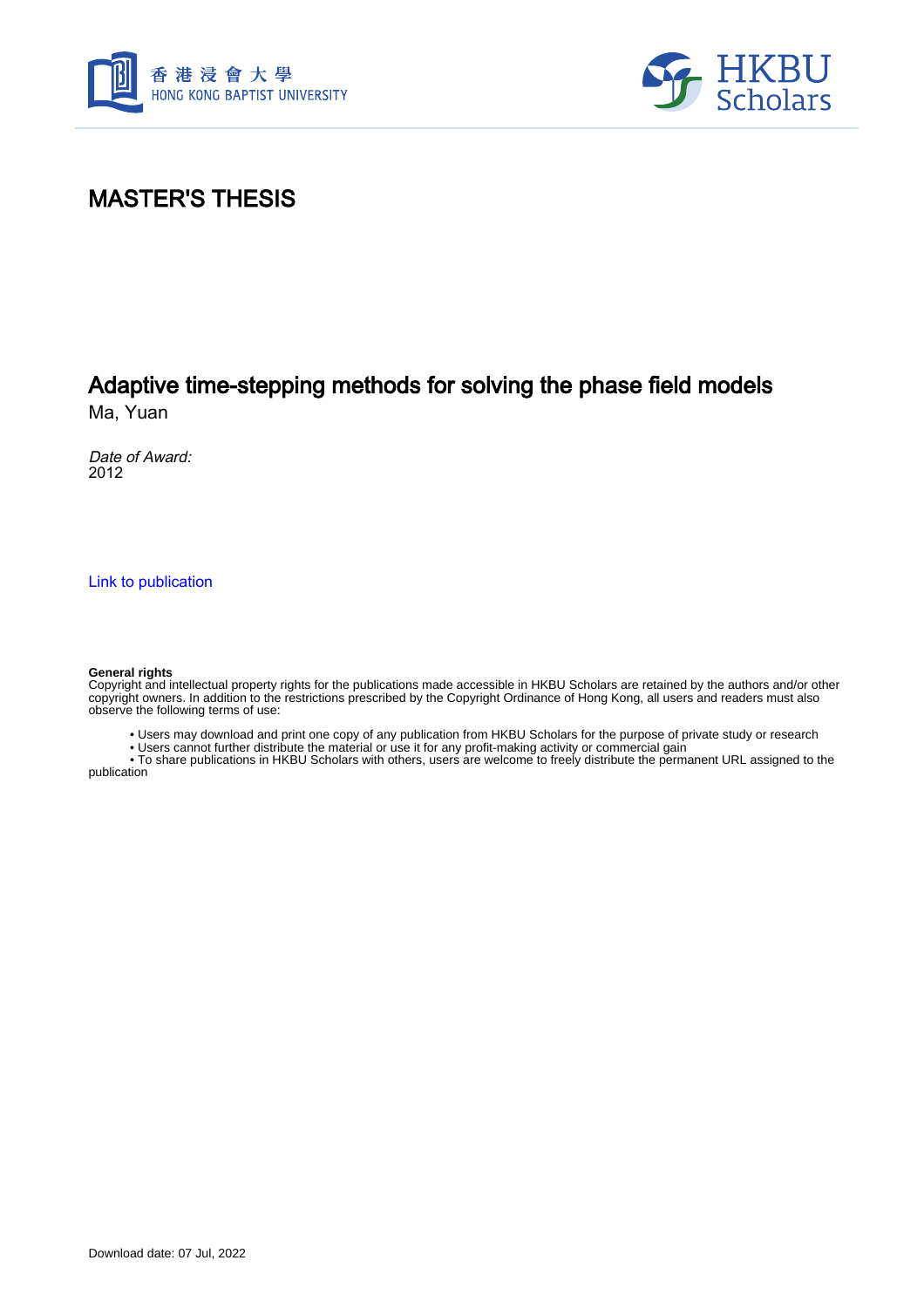## Adaptive Time-Stepping Methods for Solving the Phase Field Models

MA Yuan

A thesis submitted in partial fulfillment of the requirments

for the degree of

Master of Philosophy

Principal Supervisor: Prof. TANG Tao

Hong Kong Baptist University

February 2012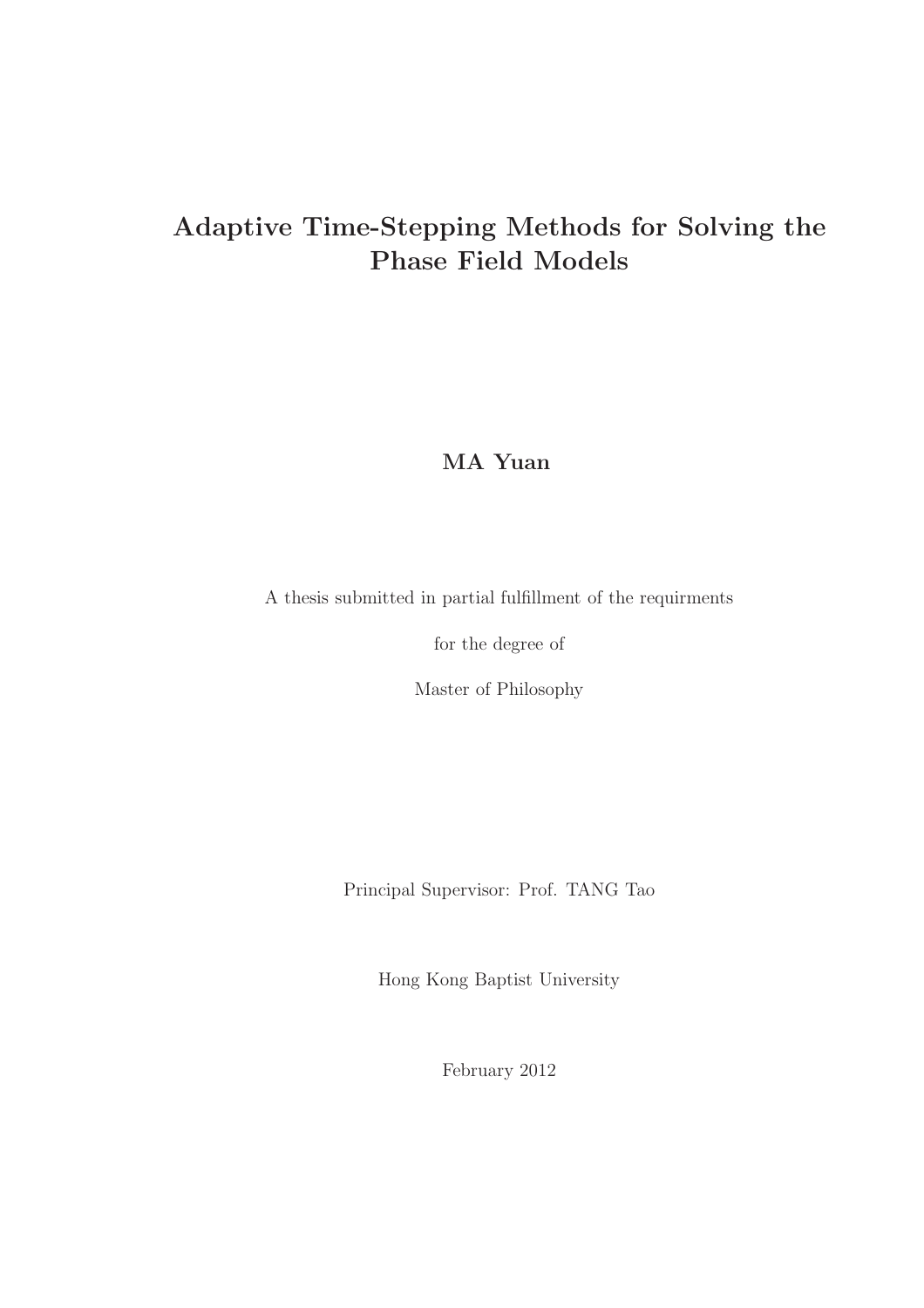#### Abstract

In this thesis, we investigate an adaptive time step method for simulating the dynamics of the phase field models. Phase field models are usually constructed in order to reproduce a given interfacial dynamics, which are usually constructed in such a way that in the limit of an infinitesimal interface width (the so-called sharp interface limit) the correct interfacial dynamics are recovered. This approach permits to solve the problem by integrating a set of partial differential equations for the whole system, thus avoiding the explicit treatment of the boundary conditions at the interface. With the increasing power of computers and the theoretical progress in phase field modeling, phase field models have become a useful tool for the numerical simulation of interfacial problems.

In this thesis, we will consider the numerical simulations for a class of the phase field models, namely the phase filed crystal (PFC) model. In the PFC model, a phase-field formulation is introduced that accounts for the periodic structure of a crystal lattice through a free energy functional of Swift-Hohenberg type functions. The model naturally incorporates elastic and plastic deformation of the crystal and the various crystal defects. The idea of the PFC is that a conserved phase variable is introduced to describe a coarse-grained temporal average of the number density of atoms. Consequently, this method represents a significant advantage over other atomistic methods such as molecular dynamics where the time steps are constrained by atomic-vibration time scales.

The PFC equation is a high-order (sixth-order) nonlinear partial differential equation. Except for very special cases, the PFC equation cannot be solved analytically. Therefore, efficient numerical algorithms are essential. Previously, many explicit type time stepping have been proposed for the PFC equation, where a high-order time step restriction is required. In recent years, many stable time-steppings have been also studied. However, all these approaches are based on constant time steps which are generally quite small (say less than  $\Delta t < 0.01$  in order to main stable simulations). However, as many practical problems require large time simulations (say  $T = 10,000$ ) in order to obtain dynamical and steady-state behaviors of the physical process. This makes the fixed time-stepping approach questionable due to rounding errors and CPU time restrictions.

It has been realized recently that adaptive time-stepping technique may be useful in long-time simulations of the phase filed problems. The basic idea is to use small time steps in the time regime where the solution energy varies rapidly while larger time steps are employed when the solution energy changes very slowly. In this thesis, we will study the adaptive time-stepping technique for solving the PFC model. Indeed the numerical simulation of the PFC model requires long time simulations. Consequently, adaptive time-stepping method becomes necessary. To this end, we first study unconditionally energy stable schemes for approximating the PFC model. The time steps are adaptively determined based on the variations of the corresponding energy. Our numerical experiments demonstrate that the use of our adaptive time stepping strategy can not only reach the steady state solution but can also resolve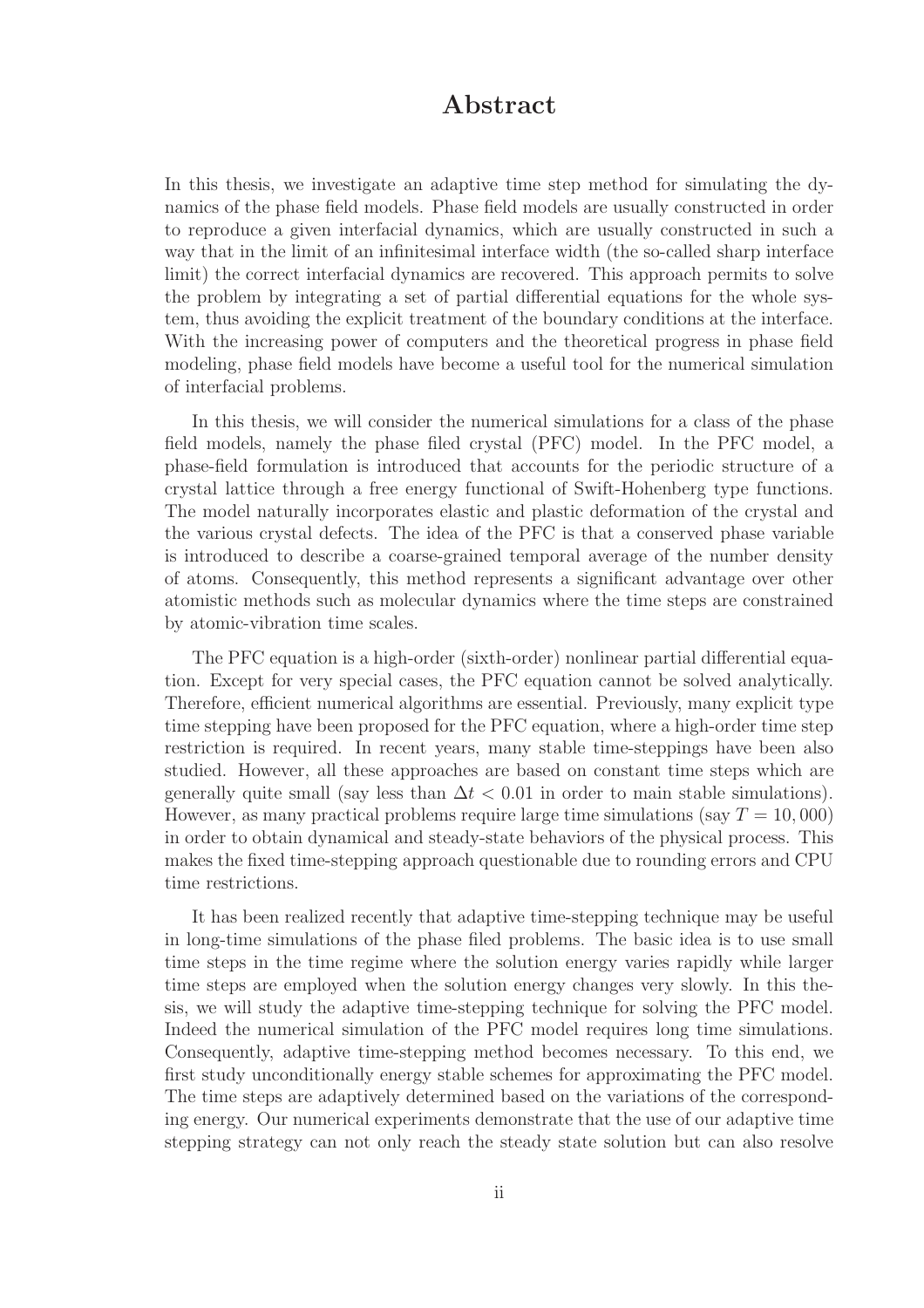the dynamics of the solutions in an efficiently and accurate manner.

In conclusion, the adaptive time stepping methods should be a useful tool for obtaining efficient and accurate approximations for the phase field models.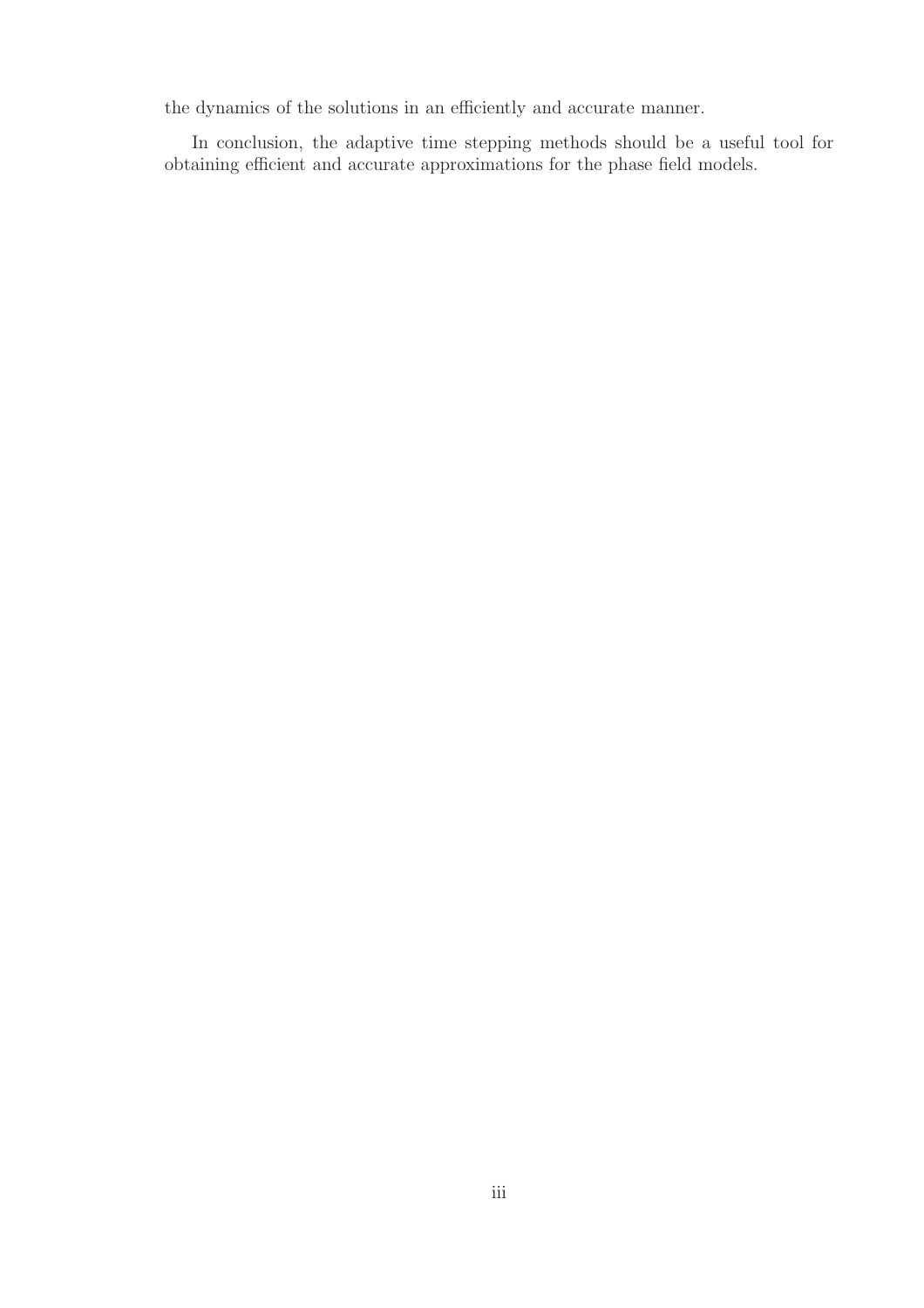# Table of Contents

| Declaration                                                | $\mathbf{i}$   |
|------------------------------------------------------------|----------------|
| Abstract                                                   | ii             |
| Acknowledgements                                           | iv             |
| Introduction<br>Chapter 1                                  | $\mathbf{1}$   |
| 1.1                                                        | $\overline{2}$ |
| 1.2<br>Governing Equations and Review of Numerical Methods | 3              |
| 1.3                                                        | $5\,$          |
| Numerical Methods<br>Chapter 2                             | $\overline{7}$ |
| 2.1                                                        | $\overline{7}$ |
| 2.2                                                        | 12             |
| 2.3                                                        | 14             |
| 2.4                                                        | 16             |
| Adaptive Time-Stepping Strategy<br>Chapter 3               | 19             |
| 3.1                                                        | 19             |
| 3.2                                                        | 20             |